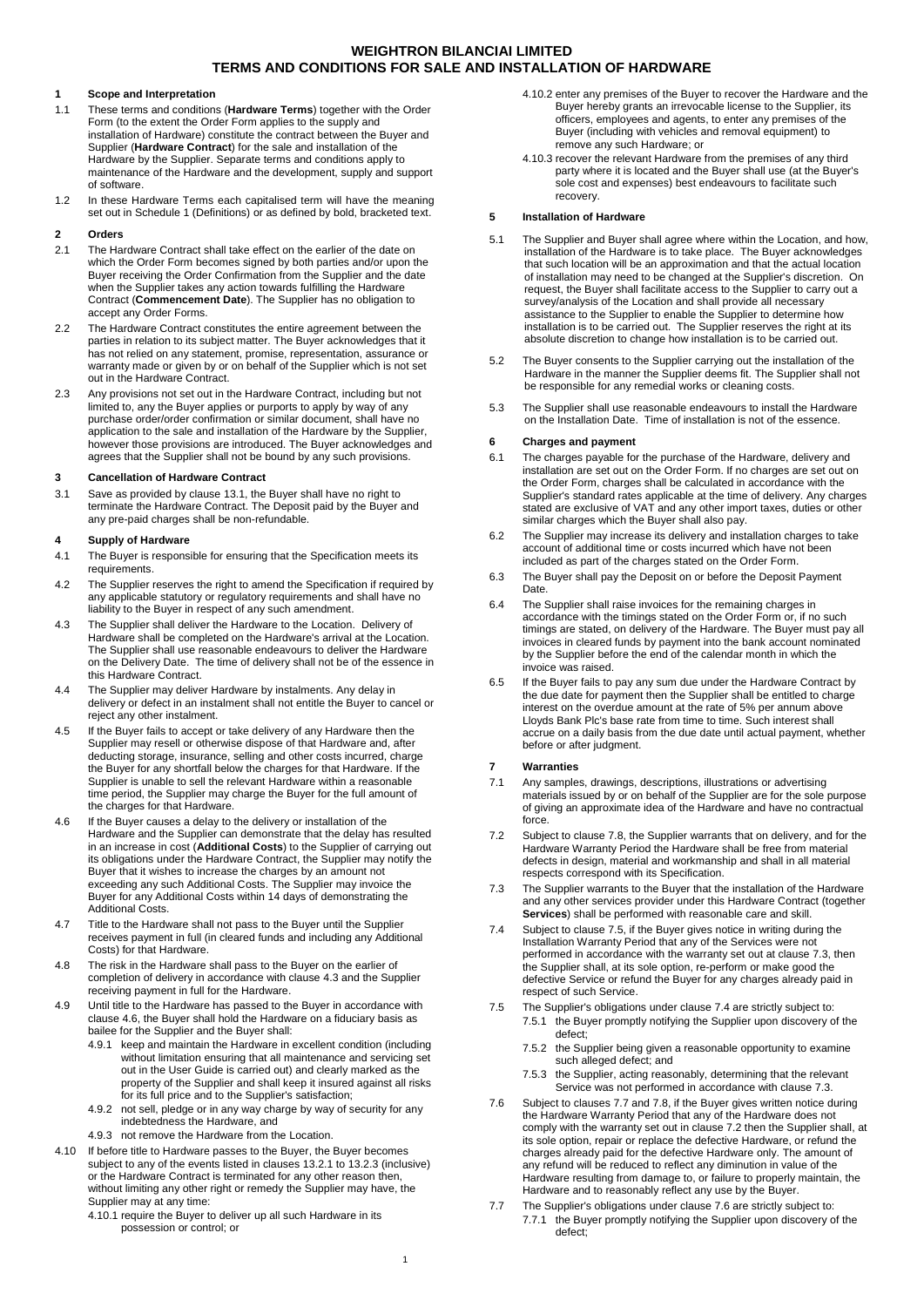- 7.7.2 the Supplier being given a reasonable opportunity to examine such Hardware;
- 7.7.3 the Buyer (if asked to do so by the Supplier) returning such Hardware to the Supplier at the Supplier's cost;
- 7.7.4 the Supplier, acting reasonably, determining that the Hardware is defective such that it does not comply with the warranty given under clause [7.2;](#page-0-6) and
- 7.7.5 the Buyer transferring (with full title guarantee) title in the defective Hardware to the Supplier where the Supplier has elected to refund the charges paid for the Hardware pursuant to claus[e 7.6](#page-0-7) and title to the Hardware has already passed to the Buyer.
- <span id="page-1-2"></span>7.8 The Supplier shall not be liable for Supplier's failure to comply with any warranty in claus[e 7.2](#page-0-6) if:
	- 7.8.1 the defect arises because the Buyer has failed to follow the User Guide, any oral or written instructions of the Supplier or good trade practice in respect of the Hardware or because the Buyer alters or repairs the Hardware without the Supplier's prior written consent;
	- 7.8.2 the defect arises as a result of the Supplier following any design, specification or requirement of the Buyer;
	- 7.8.3 the defect arises as a result of fair wear and tear, wilful damage, negligence (not by the Supplier), abnormal working conditions or any act or omission of the Buyer; or
	- 7.8.4 the Hardware differs from the specification as a result of changes made in accordance with claus[e 4.2.](#page-0-8)
- 7.9 Except as provided in this clause [7,](#page-0-9) the Supplier shall have no liability to the Buyer in respect of the Supplier's failure to comply with the warranties set out in claus[e 7.2](#page-0-6) and [7.3](#page-0-3) or the Hardware Contract generally. The terms implied by sections 13 to 15 of the Sale of Goods Act 1979 and sections 3 to 5 of the Supply of Goods and Services Act 1982 are, to the fullest extent permitted by law, excluded from the Hardware Contract.
- 7.10 The terms of the Hardware Contract shall apply to any repaired or replacement Hardware supplied under clause [7.6,](#page-0-7) however, such repaired or replacement Hardware shall only benefit from the warranties provided under this claus[e 7](#page-0-9) for the unexpired element of the original Hardware Warranty Period relating to the repaired or replaced Hardware. The terms of this Hardware Contract shall not apply to any reperformed Services.
- 7.11 Each party warrants that it has full capacity and authority, and all necessary licenses, permits and consents to enter into and perform the Hardware Contract and that those signing the Hardware Contract are duly authorised to bind the party for who they sign.

## <span id="page-1-5"></span>**8 Buyer's obligations**

## 8.1 The Buyer shall:

- 8.1.1 provide and procure all reasonable assistance, access and information as required by the Supplier;
- 8.1.2 obtain and maintain at its own cost all necessary licences (including without limitation any import/export licences), permissions and consents required in relation to the delivery, installation and use of the Hardware;
- 8.1.3 ensure that the Location is suitably and properly prepared for the delivery and installation of the Hardware in accordance with the Supplier's instructions and is safe for entry by the Supplier and its employees and sub-contractors;
- 8.1.4 provide such access to the Buyer's premises (including the Location) and other facilities as reasonably required by the Supplier; and
- 8.1.5 comply with any additional obligations set out in the Order Form.

## **9 Relief Events**

- 9.1 The Supplier shall not be in breach of the Hardware Contract nor liable for delay in performing, or failure to perform, any of its obligations under this Hardware Contract if such delay or failure results from any events, circumstances or causes beyond its reasonable control including, without limitation, acts of God; natural disasters; terrorist attacks; civil war, commotion or riots; imposition of sanctions or embargos; any law or action taken by a governmental or public authority (including without limitation export or import restrictions, quotas or prohibitions); failure to obtain or renew, or the cancellation of, any licence, permit or consent; collapse of buildings; unavailability, interruption or failure of utility supplies; labour or trade disputes, strikes or industrial action; and nonperformance by suppliers or subcontractors (**Force Majeure Event**).
- <span id="page-1-4"></span><span id="page-1-3"></span>9.2 If any act or omission of the Buyer (including without limitation the Buyer failing to comply with its obligations under the Hardware Contract) causes or contributes to the Supplier failing or being delayed in the delivery or installation of any Hardware or the Supplier's performance of any other obligation under the Hardware Contract, or if the Buyer fails to make a payment under the Hardware Contract when due, (**Relief Event**), the Supplier shall without limiting its other rights or remedies:
	- 9.2.1 have the right to suspend performance under the Hardware Contract until the Buyer remedies the default; and
	- 9.2.2 have the right to rely on the Relief Event to relieve it from the performance of any such obligation; and
	- 9.2.3 have no liability howsoever arising from the Supplier's failure or delay to perform any such obligation.
- 9.3 The Buyer acknowledges that where the Supplier exercises any of the remedies under clauses [9.2.1](#page-1-3) an[d 9.2.2,](#page-1-4) it may not be possible for the Supplier to recommence performance of its obligations immediately on the remedying of the Relief Event by the Buyer. As such, any recommencement of performance will be subject to the Supplier's ability to re-allocate its resources accordingly.
- 9.4 The Buyer shall reimburse the Supplier on written demand for any Losses sustained or incurred by the Supplier arising from the Relief Event. Such Losses may include, without limitation, the costs of the Supplier being unable to re-allocate or otherwise utilise its personnel and the costs associated with delivering and installing the Hardware at a later date.
- 9.5 When agreeing the Delivery Date and Installation Date the Supplier takes into account a number of factors which impact the lead time for delivery and installation. Such lead times do not start to run until the Deposit is paid. Without prejudice to the foregoing, any delay in payment of the Deposit will impact the Delivery and Installation Dates.
- 9.6 Installation is strictly subject to the Buyer having returned a completed Foundations Ready Form (as provided by the Supplier) (**FRF**) within the timescales required by the Supplier, and the copy of the FRF being complete and accurate. Any delay in the Buyer providing a completed FRF shall delay installation.

## **10 Intellectual Property**

10.1 All intellectual property rights in or arising out of or in connection with the Hardware, its Specification, the Delivery Information Pack and any Services performed by the Supplier shall be owned by the Supplier.

#### **11 Indemnities**

- 11.1 To the extent that Hardware is manufactured in accordance with the Specification and all or part of the Specification is supplied by the Buyer, the Buyer shall indemnify (and keep indemnified) and hold harmless the Supplier against all Losses suffered or incurred by the Supplier in connection with any claim for actual or alleged infringement of a third party's intellectual property rights arising out of or in connection with the Supplier's use of the Specification (or relevant part thereof).
- 11.2 The Buyer shall indemnify (and keep indemnified) and hold harmless the Supplier against any Losses arising from or in connection with any breach by the Buyer of its obligations under claus[e 8](#page-1-5) or claus[e 12.3.](#page-1-6)

#### **12 Liability**

- <span id="page-1-7"></span>12.1 Nothing in this Hardware Contract shall limit or exclude the Supplier's liability for:
	- 12.1.1 death or personal injury caused by its negligence, or the negligence of its employees, agents or subcontractors;
	- 12.1.2 fraud or fraudulent misrepresentation;
	- 12.1.3 breach of the terms implied by section 12 of the Sale of Goods Act 1979; or
	- 12.1.4 any matter in respect of which it would be unlawful for the Supplier to exclude or restrict liability.
- 12.2 Subject to clause [12.1:](#page-1-7)
	- 12.2.1 the Supplier shall not be liable to the Buyer, whether in contract, tort (including negligence), breach of statutory duty, or otherwise, for any loss of profit (direct or indirect), loss of business, loss of revenue, loss of (or loss and liability under) other contracts, loss of production, loss of use, loss of anticipated savings or any indirect or consequential loss arising under or in connection with the Hardware Contract; and
	- 12.2.2 the Supplier's total liability to the Buyer for all other losses arising under or in connection with the Hardware Contract, whether in contract, tort (including negligence), breach of statutory duty, or otherwise, shall be limited to the total amount of the charges paid by the Buyer for the Hardware under the Hardware Contract.
- <span id="page-1-6"></span>12.3 Where any Hardware is designed to be used for safety purposes, the Buyer agrees that it will not be the only safety system it employs in respect of the relevant risks and agrees to employ other protective measures against such risks to protect against the relevant Hardware failing to perform.

#### <span id="page-1-8"></span>**13 Termination**

- <span id="page-1-0"></span>13.1 Without limiting its other rights or remedies, either party may terminate the Hardware Contract with immediate effect by giving written notice to the other party if the other party commits a material breach of any term of the Hardware Contract and (if such a breach is remediable) fails to remedy that breach within twenty-one (21) days of that party being notified in writing to do so.
- <span id="page-1-1"></span>13.2 Without limiting its other rights or remedies, the Supplier may terminate the Hardware Contract with immediate effect by giving written notice to the Buyer if the Buyer:
	- 13.2.1 takes any step or action in connection with it entering administration, provisional liquidation or any composition or arrangement with its creditors (other than in relation to a solvent restructuring), being wound up (whether voluntarily or by order of the court, unless for the purpose of a solvent restructuring), having a receiver appointed to any of its assets or ceasing to carry on business or, if any such step or action is taken in another jurisdiction, in connection with any analogous procedure in the relevant jurisdiction;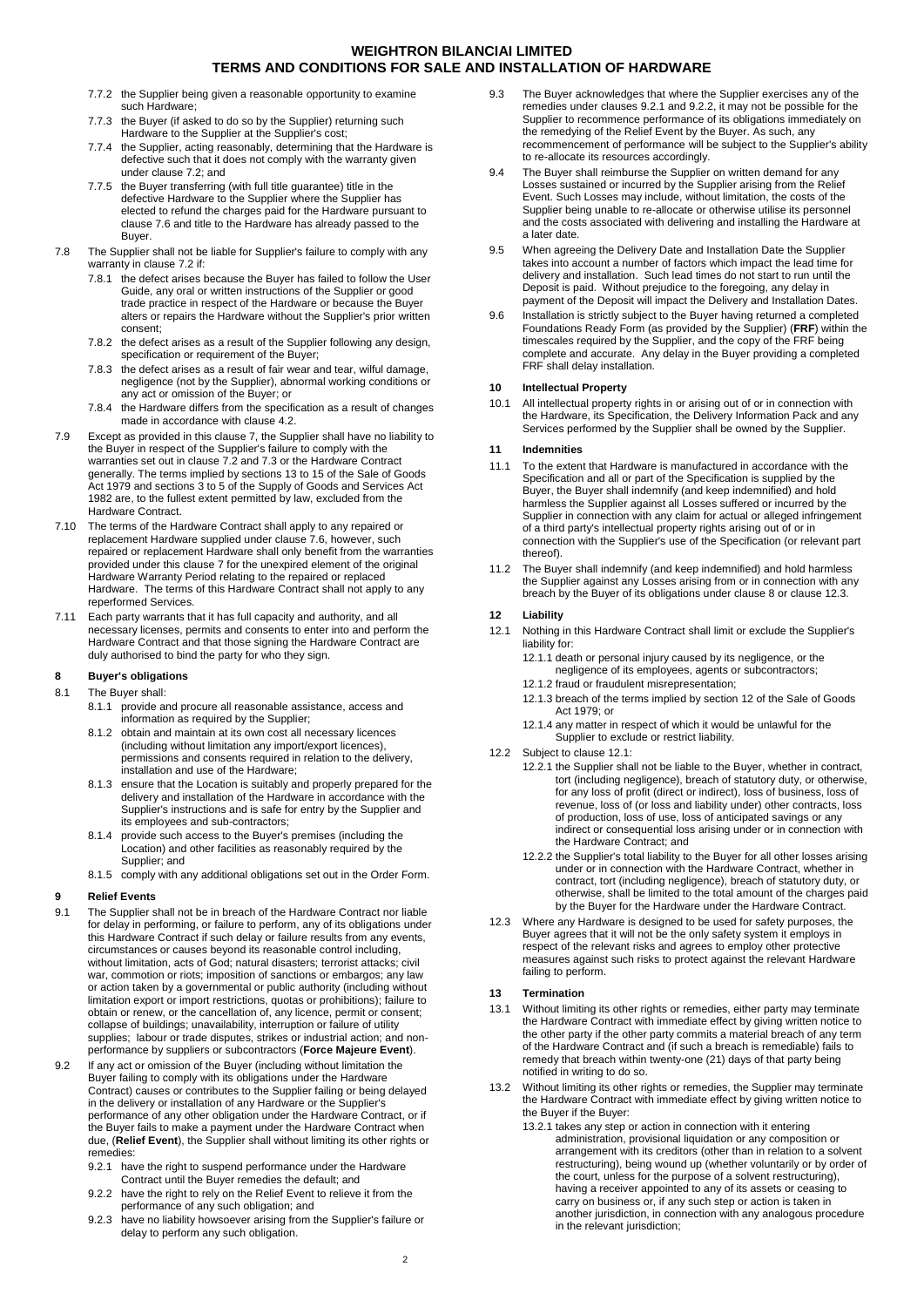- 13.2.2 the Buyer suspends, or threatens to suspend, or ceases or threatens to cease to carry on all or a substantial part of its business; or
- <span id="page-2-0"></span>13.2.3 the Buyer's financial position deteriorates to such an extent that in the Supplier's opinion the Buyer's capability to adequately fulfil its obligations under the Hardware Contract has been placed in jeopardy; or
- 13.2.4 the Buyer fails to pay any amount due under the Hardware Contract on the due date for payment and remains in default not less than seven (7) days after being notified in writing to make such payment.
- 13.3 Where the Supplier is entitled to terminate the Hardware Contract under this clause [13,](#page-1-8) it shall also be entitled to terminate any other contracts with the Buyer.
- 13.4 Termination of the Hardware Contract shall not affect any of the parties' rights and remedies that have accrued as at termination, including the right to claim damages in respect of any breach of the Hardware Contract which existed at or before the date of termination.
- 13.5 Any provision of the Hardware Contract that expressly or by implication is intended to come into or continue in force on or after termination shall remain in full force and effect.
- 13.6 On termination of the Hardware Contract for any reason:
	- 13.6.1 the Buyer shall immediately pay to the Supplier all of the Supplier's outstanding unpaid invoices and interest and, in respect of any Hardware or services supplied and any costs or expenses already incurred by the Supplier but for which no invoice has been submitted, the Supplier shall submit an invoice, which shall be payable by the Buyer immediately on receipt;
		- 13.6.2 the Buyer shall on request return or destroy, or permanently erase, any Confidential Information of the Supplier; and
		- 13.6.3 the Buyer shall return all of the Supplier's materials and equipment and if the Buyer fails to do so, then the Supplier may enter the Buyer's premises and take possession of them.

#### **14 General**

- <span id="page-2-2"></span>14.1 **Confidentiality.** Each party undertakes that it shall not at any time disclose to any person any Confidential Information of the other party, except as permitted by claus[e 14.2.](#page-2-1)
- <span id="page-2-1"></span>14.2 Each party may disclose the other party's confidential information: 14.2.1 to its employees, officers, representatives or advisers (and in the case of the Supplier being the recipient of the Buyer's Confidential Information, to its Affiliates, agents and subcontractors) who need to know such information for the purposes of exercising the party's rights or performing its obligations under or in connection with the Hardware Contract. Each party shall ensure that its employees, officers, representatives or advisers to whom it discloses such confidential information comply with claus[e 14.1;](#page-2-2) and
	- 14.2.2 as may be required by law, a court of competent jurisdiction or any governmental or regulatory authority.
- 14.3 No party shall use any other party's confidential information for any purpose other than to exercise its rights and perform its obligations under or in connection with the Hardware Contract.
- 14.4 The Supplier may refer to the Buyer as being a client of the Supplier in customer reference lists, sales presentations, advertising or press releases.
- 14.5 **Assignment and other dealings.** The Buyer shall not assign, transfer, charge, subcontract, declare a trust over or deal in any other manner with any or all of its rights or obligations under the Hardware Contract without the prior written consent of the Supplier.
- 14.6 **Variation.** No variation of the Hardware Contract shall be effective unless it is in writing and signed by the parties (or their authorised representatives).
- 14.7 **Waiver.** A waiver of any right or remedy by the Supplier is only effective if given in writing and shall not be deemed a waiver of any subsequent breach or default. A delay or failure to exercise, or the single or partial exercise of, any right or remedy by the Supplier shall not waive that or any other right or remedy; nor prevent or restrict the further exercise of that or any other right or remedy by the Supplier.
- <span id="page-2-5"></span><span id="page-2-3"></span>14.8 **Dispute Resolution.** If a dispute arises out of or in connection with the Hardware Contract or the performance, validity or enforceability of it (**Dispute**) then, except as expressly provided in the Hardware Contract, the parties shall follow the procedure set out in this clause:
	- 14.8.1 either party shall give to the other written notice of the Dispute, setting out its nature and full particulars (**Dispute Notice**), together with relevant supporting documents;
	- 14.8.2 following service of the Dispute Notice, the parties shall use reasonable endeavours to promptly resolve the Dispute by way of without prejudice discussions between the relevant representatives in accordance with the following escalation levels:

| <b>Escalation</b><br>Level | <b>Supplier</b><br>representative | <b>Buyer</b><br>representative | Time for<br>resolution        |
|----------------------------|-----------------------------------|--------------------------------|-------------------------------|
|                            | Service<br>Manager                | Manager                        | 10<br><b>Business</b><br>Days |
| 2                          | Service<br>Director               | <b>Director</b>                | 5<br><b>Business</b><br>Days  |
| 3                          | Managing<br>Director              | Managing<br><b>Director</b>    | 5<br><b>Business</b><br>Days  |

; and

14.8.3 if, for any reason, the parties are unable to resolve the Dispute within the timescales and escalation levels referred to in clause [14.8.2,](#page-2-3) or should either party fail to engage or cease its engagement in that process, then the Dispute shall be finally resolved by the courts of England and Wales in accordance with claus[e 14.13.](#page-2-4)

Nothing in claus[e 14.8](#page-2-5) shall prevent the Supplier from commencing court proceedings at any time.

- 14.9 **Severance.** If any provision or part-provision of the Hardware Contract is or becomes invalid, illegal or unenforceable, it shall be deemed modified to the minimum extent necessary to make it valid, legal and enforceable. If such modification is not possible, the relevant provision or part-provision shall be deemed deleted.
- <span id="page-2-6"></span>14.10 **Notices.** Any notice or other communication given to a party under or in connection with the Hardware Contract shall be in writing, addressed to that party at its registered office or such other address as that party may have notified to the other party, and shall be delivered personally, or sent by pre-paid first class post or other next working day delivery service. Any other form of delivery including, without limitation, delivery via fax or email, shall not be valid. A notice or other communication shall be deemed to have been received: if delivered personally, when left at the relevant address; if sent by pre-paid first class post or other next working day delivery service, at 9.00 am on the second Business Day after posting; if delivered by commercial courier, on the date and at the time that the courier's delivery receipt is signed.
- 14.11 The provisions of claus[e 14.10](#page-2-6) shall not apply to the service of any proceedings or other documents in any legal action.
- 14.12 **Third party rights.** No one other than a party to the Hardware Contract and their permitted assignees shall have any right to enforce any of its terms.
- <span id="page-2-4"></span>14.13 **Governing law and jurisdiction.** The Hardware Contract, and any dispute or claim (including non-contractual disputes or claims) arising out of or in connection with it or its subject matter or formation, shall be governed by, and construed in accordance with the laws of England and Wales and each party irrevocably agrees that the courts of England and Wales shall have exclusive jurisdiction to settle any such dispute or claim.